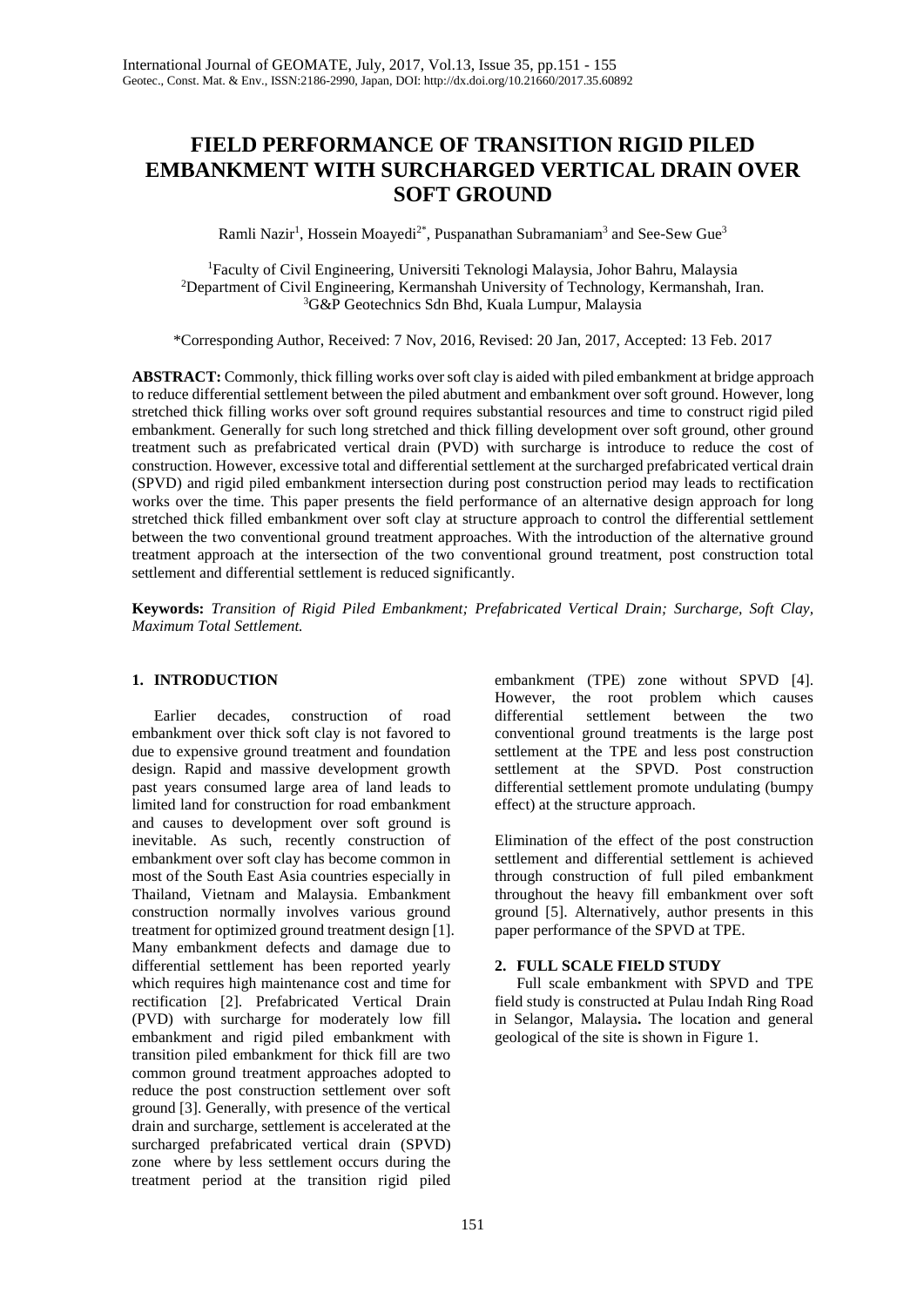

Fig. 1 site location and General Geology

Pile load transfer is computed based on equivalent raft concept as recommended by Egyptian code for pile design. Plan View of Intersection of transition pile with PVD as shown in Figure 2. The PVD is installed of 30m long up to the compressible layer throughout the transition piled embankment at half of pile spacing and also surcharged up to 1.5 m with rest period of six  $(6)$ months (Figure 2). The ground treatment details and field performance in term of settlement and differential settlement is assessed by installing several numbers of instruments namely settlement gauge and settlement markers. The profile of the road embankment and corresponding location of instruments is shown in Figure 3. Embankment profile with instruments locations is illustrated in Figure 4.



Fig. 2 Plan View of Intersection of Transition Pile with PVD

Flexible piled embankment with geotextile is not adopted by author due to the drawback of the system where post construction defects such as "mushroom effects" [1]. The rigid pile embankment including pile spacing, maximum shear, punching shear and reinforcement for bending moment and

shear is designed in accordance to British Standard, BS 5400-Part 4 and BS8110-Part 1. Design of PVD is performed based as recommendation from [Indraratna, Aljorany \[6\]](#page-4-4) to determine the optimum spacing and length of PVD to achieve the desired degree of consolidation whilst, surcharge is designed to achieve optimum design surcharge height with minimum surcharge removal [\[7\]](#page-4-5). Transition pile from "pile to set" to "pile to length" piled embankment is designed where pile length is reduced gradually [8]. In this paper, PVD is designed at the transition pile zone where PVD is installed at the pile spacing or minimum twice of the pile diameter between the transition piles up to the compressible soil depth. The sequence of construction of full scale model is presented in Table 1.

Table 1: Full scale model configuration and stages of construction

| Stage | <b>Construction Works</b>                   |
|-------|---------------------------------------------|
| 0     | Site Clearing                               |
| 1     | Install Pile Points for Piled Embankment    |
| 2     | <b>Install Prefabricated Vertical Drain</b> |
| 3     | <b>Install Settlement Gauge</b>             |
| 4     | Backfill up to platform                     |
| 5     | Backfill surcharge up to Designed Surcharge |
| 6     | Backfill up to 1m                           |
| 7     | Backfill up to 2m                           |
| 8     | Backfill up to 3m                           |
| 9     | Backfill up to Proposed Platform Level      |
| 10    | Surcharge up to Designed Surcharge Level    |
| 11    | Install Settlement Marker                   |
| 12    | Rest Period of 1 Month                      |
| 13    | Rest Period of 2 Months                     |
| 14    | Rest Period of 3 Months                     |
| 15    | Rest Period of 4 Months                     |
| 16    | Rest Period of 5 Months                     |
| 17    | Rest Period of 6 Months                     |
| 18    | Remove Surcharge                            |

#### **3. RESULTS AND DISCUSSIONS**

Field instrumentation and monitoring works was carried out from embankment filling works till removal of surcharge to records the settlement occurrence at the treatment zones. The monitoring results of the installed settlement gauges and settlement markers up to surcharge removal is presented in Figure 5 and 6 respectively. Whilst, Asaoka plot based on the instrumentation results is presented in Figure 7.

Instrumentation field results is presented in Figure 8. The field performance of the intersection SPVD results indicate that the ground has undergone majority of the settlement during the construction period and very minimal settlement is anticipated upon removal of the surcharge. The main concern of the study which is to reduce significantly the differential settlement between two conversational ground treatments at thick filling over soft ground is resolved as the differential settlement between Chainages are well within the tolerable limit.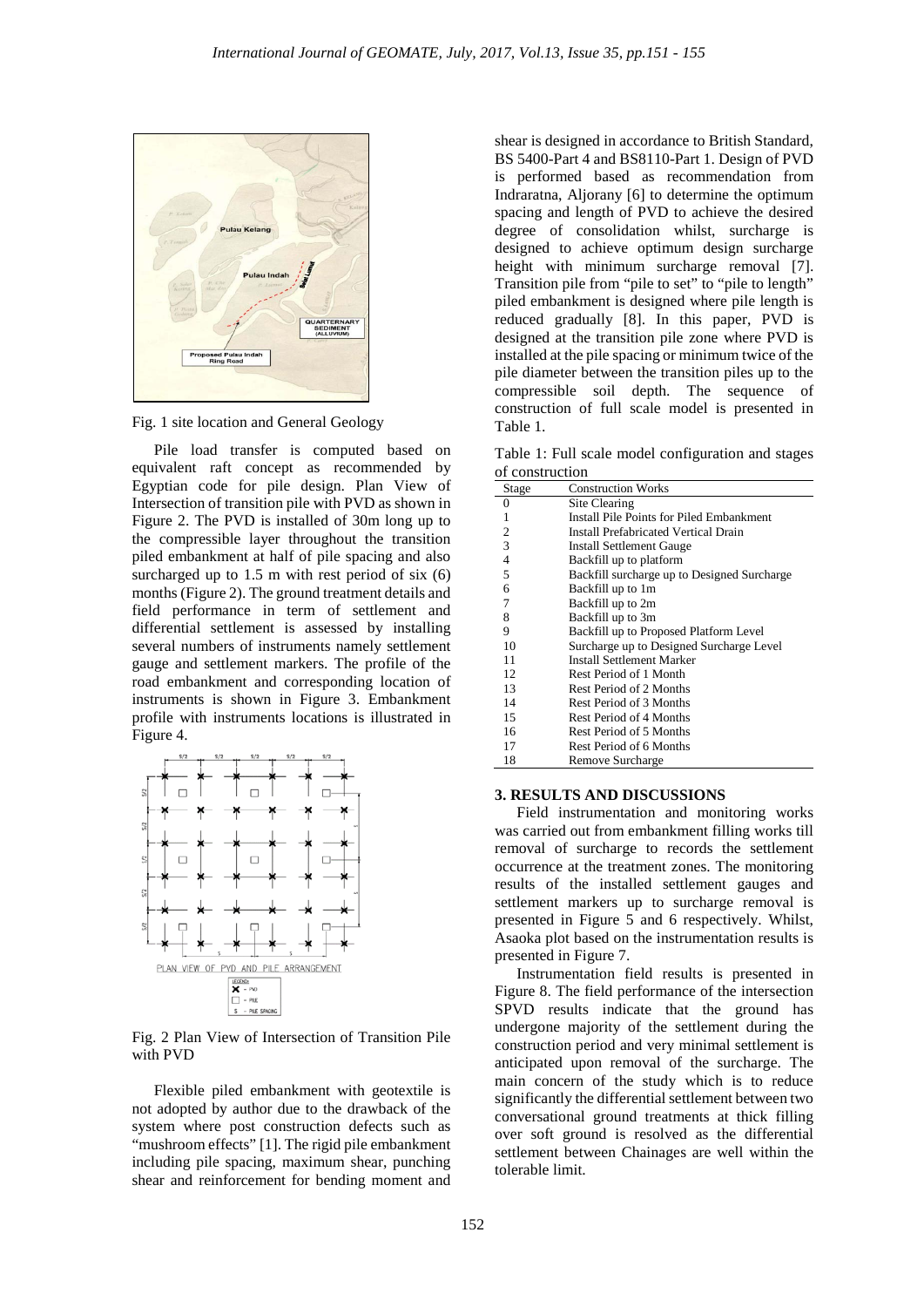

Fig 4 Embankment profile with instruments locations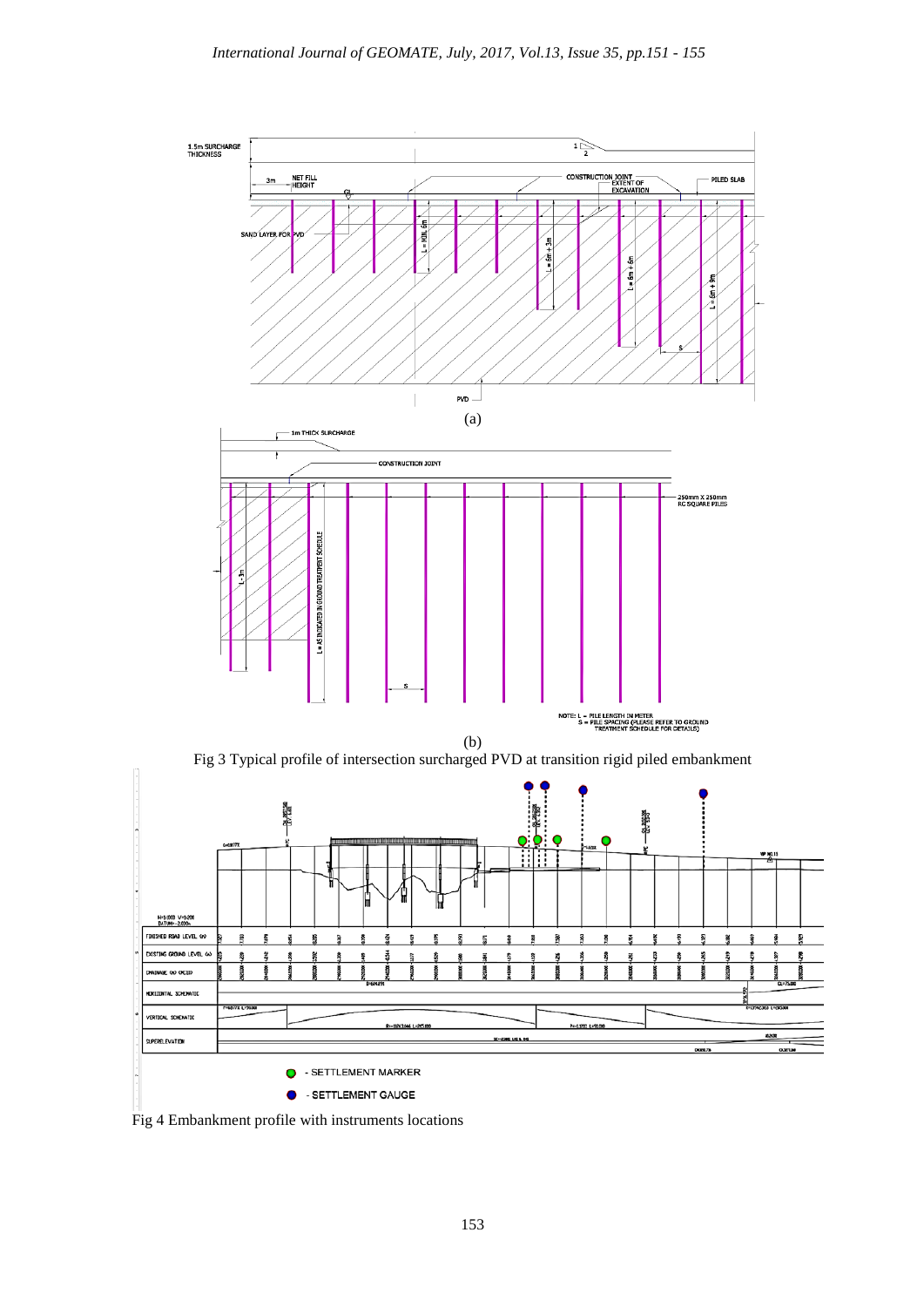





Fig 6 Settlement markers results



Fig. 7 Asaoka Plot for settlement gauge #3



Fig. 8 Comparison of field and theory results

## **4. CONCLUSION**

The results obtained and the observation made inthis study draw some conclusions. These are:

- **1)** Transition Piled Embankment with surcharged PVD zone successfully accelerated the settlement at the transition piled embankment by 95 to 99% during construction period.
- **2)** Differential settlement is within the acceptable limit as the post construction settlement is less than 5% of the total settlement induced by the embankment fill.
- **3)** Insignificant total settlement throughout the embankment with the aid of Transition Piled Embankment with surcharged PVD zone promote smooth road embankment.
- **4)** Undulating problem is arrested with the introduction of Transition Piled Embankment with surcharged PVD zone.

# **5. ACKNOWLEDGEMENTS**

We would like to thank G&P Geotechnics Sdn. Bhd. for providing graphical layouts and facilities to conduct the experiment. We also would like to thank the Ministry of Works Malaysia for the experiment fund.

## **6. REFERENCES**

[1] Gue, S. and Y. Tan. Prevention of failures related to Geotechnical Works on Soft Ground. in Special Lecture, Malaysian Geotechnical Conference. 2004.